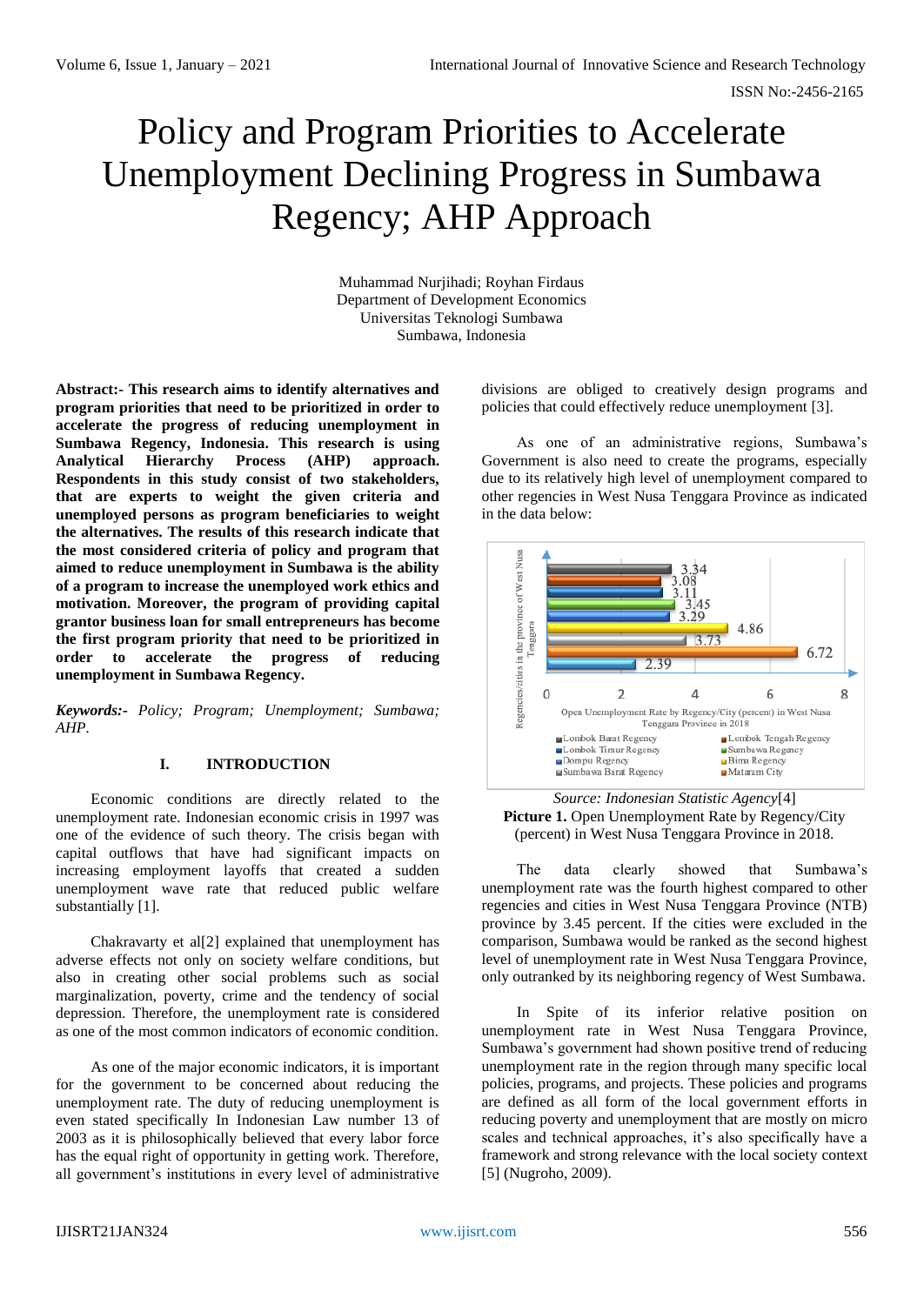The achievement of Sumbawa's government on reducing unemployment rate could be seen in the data presented by the local statistics agency below:



Picture 2. Sumbawa Regency Open Unemployment Rate in  $2010 - 2018$ .

The graph explained a steady and consistent downward trend of unemployment rate in Sumbawa Regency throughout the 2010 to 2018 period of time. The success trend of declining unemployment rate was the result of some policies, programs, and projects that were implemented regularly in the region. However, the effort of reducing the unemployment rate in Sumbawa shall continue since the regency is still marked as one of the highest levels of unemployment rate in the province of West Nusa Tenggara Province.

In order to accelerate the success results of the policies and programs, Sumbawa's government shall implement program priorities based on the needs and wills of beneficiaries, the unemployed persons. Nugroho [6] stated that policy makers are required to implement programs by making priorities due to some obstacles that they may face such as the lack of human resources, budget constraint, and time limits.

This research is aimed to identify the possible program priorities of Sumbawa's government in accelerating the progress of reducing unemployment rate in the regency. The study was conducted using a pragmatic approach of Analytical Hierarchy Process (AHP) as a multi criteria decision making tool.

#### **II. LITERATURE REVIEW**

# *A. General Concept of Public Policy*

Chakravarty and MacKay [7] explained that the theory of Keynes about unemployment was lack of microeconomic theory underpinning his explanation of macroeconomic view. Keynes wasexplicitly focus on his general view that a state should take more interventionist role in policy formulation for public matters especially economic and social problems based on knowledge, experiences and wisdoms. Keynes explains that any actions made by an autonomous government (bureaucrat) must be able to set aside any kind of private and individual motives, especially the motive of pursuing personal profit. Instead, every single policy should focus only for the benefit of public that would be able to enhance people prosperity. Moreover, the government must be able to distinguish between "technically social" and "technically individual" services, which means that instead of taking actions in matters that could be done alone by private individuals or public communities, the government should deal with aspects of public needs that technically cannot be done by individuals or communities.

Dye [8](2016) defines public policy as everything that is decided or not decided by governments, the reasons behind any government activities, and different results of the previous decision.

#### *B. Stakeholders on Policy Making Process*

Selected policies and programs could not be separated from the competent authorities and stakeholders that formulated the policies. Lester & Stewart [9] described the classification of stakeholders involved in policies selection process by dividing them into two groups, the first one is the formal actors that include state and administration officials while the second one is informal actors that include interest groups, academics and the beneficiary citizens themselves.

The process of creating policies involves many choices and interests of several different parties. Therefore, every policy is created in the most possible way of accommodating all interests of all parties. The quality and substance of a policy is often determined and directed by the ability of policy makers on aggregating the interests of several combined interest groups [10].

#### *C. Program and Policy Implementation*

Program implementation is a complex process in producing a desired output. Policy implementation is defined as the actualization of concepts, processes, actions from a series of decisions by institutions to achieve what the stakeholders expected. Implementation of policies is some activities and actions that are held by government officials to overcome public problems [11].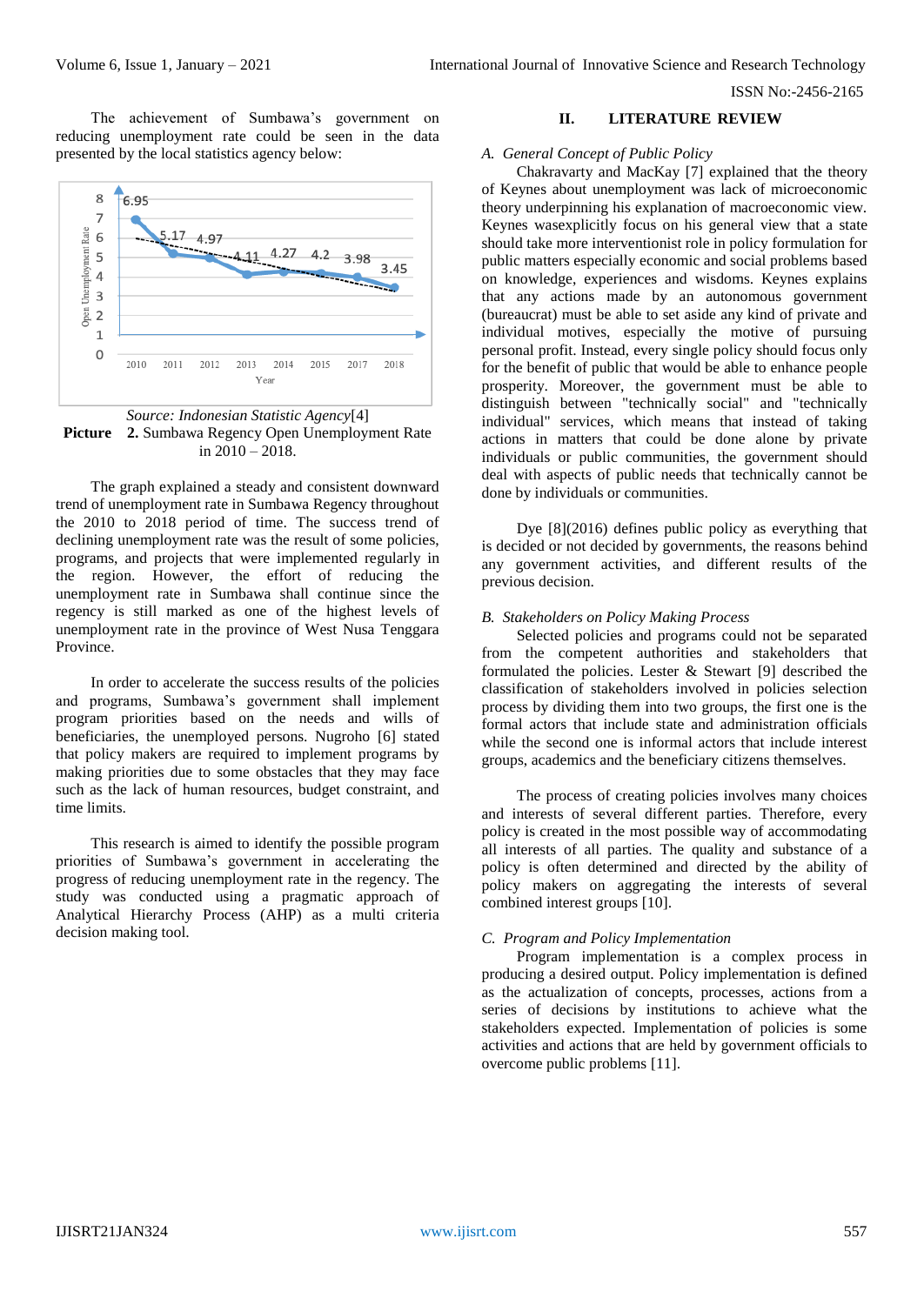# *C. Model of Decision Making*

Table 1. Model of Decision Making by Nugroho<sup>[5]</sup>.

|                                                  | <b>Definition</b>                                                                                                                                                                        | <b>Characteristic</b>                                                                                                                                                                                                                                                                                                                                                                       |  |  |  |
|--------------------------------------------------|------------------------------------------------------------------------------------------------------------------------------------------------------------------------------------------|---------------------------------------------------------------------------------------------------------------------------------------------------------------------------------------------------------------------------------------------------------------------------------------------------------------------------------------------------------------------------------------------|--|--|--|
| <b>Rational Actor Model</b>                      | Decision making model that<br>maximizes logical value through a<br>choice system that is gradually<br>consistent with various policy<br>issues or alternatives and their<br>consequences | • Results are rational<br>• Decision maker use a consistent choice system to choose the<br>best alternative from each alternative<br>• Decision maker can calculate the probability<br>• Assumed to have adequate time, information and resources                                                                                                                                           |  |  |  |
| <b>The Bounded</b><br><b>Rationality Model</b>   | Decision making model that<br>recognize certain limitation of<br>decision makers to act rationally                                                                                       | makers choose alternative / issues that have an element of<br>satisfaction because they need to maximize benefits or save time<br>and resources<br>In the process of looking for alternative choices, do not<br>consider all alternative to aim saving resources<br>Decision makers understand that the world as a simple<br>conception                                                     |  |  |  |
| <b>The Bureaucratic</b><br><b>Politics Model</b> | Decision making model is based<br>on the unity of the decision<br>making paradigm that considers<br>(focus) the political process as a<br>decision-making tool                           | Can't be separated from the elements of politics and<br>bureaucratic participation<br>Focus on the process of gaining power in government<br>$\bullet$<br>Bound to the rules and procedures that apply                                                                                                                                                                                      |  |  |  |
| <b>Garbage Can Model</b>                         | Decision making model that<br>randomly and non systematic<br>based on the policies that have<br>been taken                                                                               | The Decision making follows the pattern or flow of various<br>decisions in organizations and individual decision that have passed<br>• Pattern of decision making have irregularities caused by<br>identifying information, and the dynamics of support and<br>conditions that are always change.<br>Practically or easy to use because it tends to repeat the same<br>decision in the past |  |  |  |

# *E. Unemployment*

Unemployed persons are identified as the number of working-age population that enter the labor force and are unable to find jobs. The labor force is defined as people who are looking for jobs, waiting to work, preparing a new business, despairing in finding a job or have been hired but have not started the work yet [4].

*F. Criteria of Program That Would be Able to Reduce Unemployment*

Nugroho [6] explained that there are several aspects that need to be considered by policy makers in creating programs in order to overcome the problem of unemployment. These considerations are used as criteria in this research. The detailed criteria are explained in Table 2 below:

| <b>Criteria</b>                          | <b>Explanation</b>                                                                                                                                                     |
|------------------------------------------|------------------------------------------------------------------------------------------------------------------------------------------------------------------------|
| Creating Job Opportunity                 | Adding or providing job Opportunity to increase labors demand in certain economic<br>sectors                                                                           |
| Boosting Skill and competence            | Expertise and skills possessed by labor in the form of knowledge, skills and behavior or<br>attitudes required in carrying out work                                    |
| Increasing Access and information        | Affordability or impact of alternative programs can later be accessed by job seekers to find<br>work. Information is defined as freedom of information for job seekers |
| Developing Work Ethics and<br>Motivation | social situation is also a work culture that the labor should have in carrying out work by<br>responding to the environment and the surrounding community              |

**Table 2.**Program criteria to overcome unemployment

Source : Nugroho[6].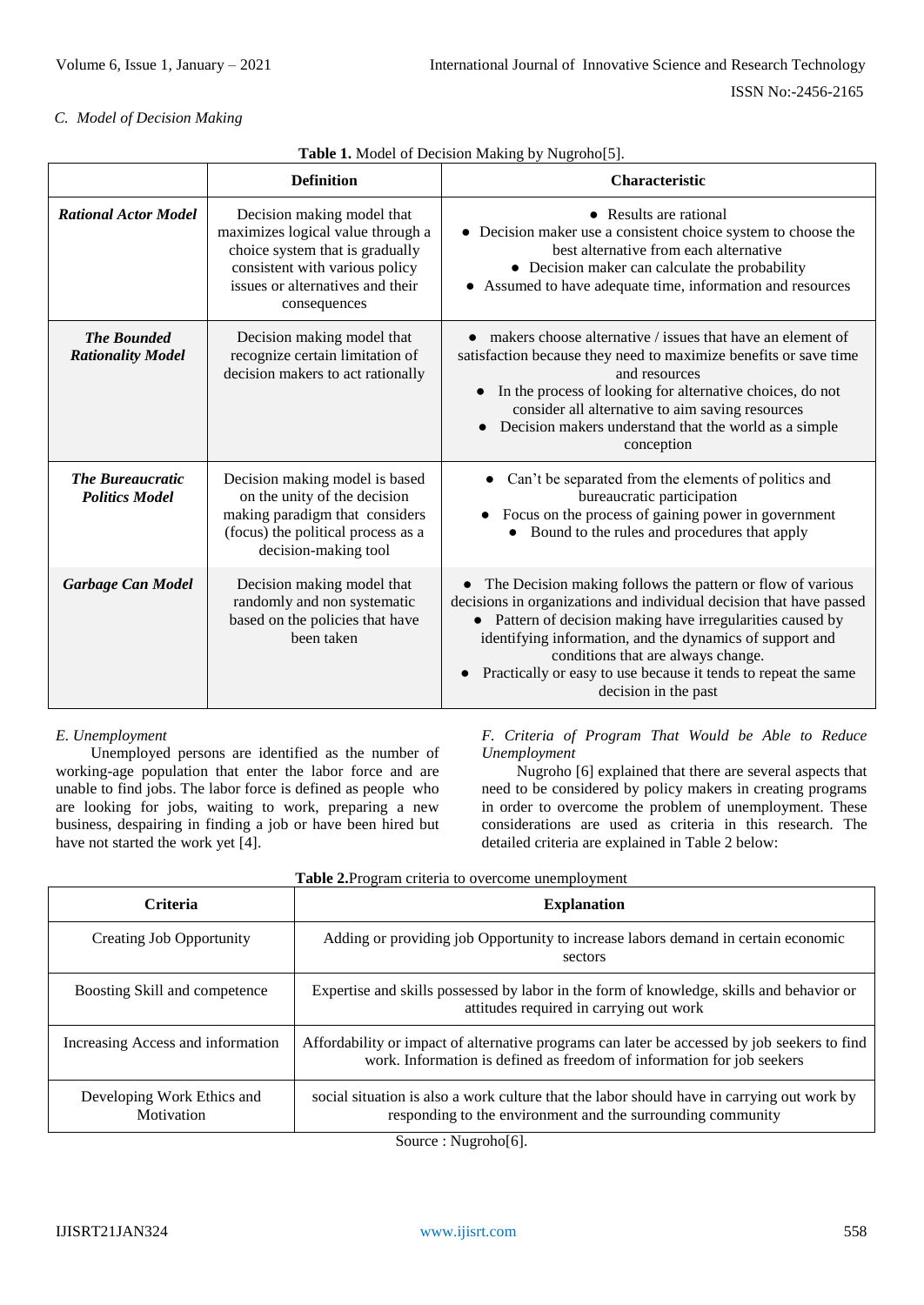#### **III. RESEARCH METHOD**

This research is using a qualitative method with a descriptive approach. The data in this research are primary data that obtained directly from respondents by conducting in-depth interviews and spreading questionnaires. The data then analyzed using the Analytical Hierarchy Process (AHP) as a pragmatic multi criteria decision making tools.

This research was conducted from August 2019 to February 2020 in Sumbawa Besar Town as a representative of the Sumbawa Regency. The population in this research are both the local government officials and unemployed persons in Sumbawa's region. Lester & Stewart [9] describes population as the combination of formal and informal relevant stakeholders in the selected research location.

Respondents in this research are divided in to two categories. The first category is experts that gave their opinion on weighting the criteria. Meanwhile, the second category is unemployed persons in Sumbawa as beneficiaries of government policies that gave their opinion on weighting alternatives based on every given criteria. There were 15 experts respondents and 50 non experts respondents in this research. The expert respondents were chosen by purposive sampling that targeted specific persons with good understanding about unemployment in Sumbawa. Some of the expert respondents were senior government officials, members of local people representative council, academicians, and leaders of concerned Non-Government Organization (NGO) in Sumbawa. On the other hand, the non-experts respondents were chosen by stratified convenience sampling. They were stratified based on their educational background, job expectations, and ages that adopted from the concept that developed by Pusparisa[12].

Data was analyzed using Analytical Hierarchy Process (AHP) that consists of some steps or hierarchies as describe in the following picture:



**Picture 3**. The Research Hierarchies of Analyses

The tools that used to run the data was Analytical Hierarchy Process - Online System (AHP-OS) and Microsoft Excel application to minimize the possibility of human error and strengthen validation of the data.

#### **IV. RESULTS AND DISCUSSIONS**

**The first step** in the hierarchy is determining the goals or objectives of the process[13]. In this research the goal is to decide which alternatives are needed to be made as policy or program priorities in order to accelerate the declining progress of unemployment rate in Sumbawa.

**The second step** in the process is weighting the criteria based on the opinion of expert respondents[13]. The respondents were asked to decide which criteria is more important compared to the other criteria. All criteria had the same opportunity to be compared with the other criteria. The comparison could be described by the following pictures:

|                                 | Criteria A<br><b>Criteria B</b> |   |   |   |   |                   |                |   |
|---------------------------------|---------------------------------|---|---|---|---|-------------------|----------------|---|
| 9                               | 7                               | 5 | 3 | 1 | 3 | 5                 | 7              | 9 |
| Criteria A<br><b>Criteria C</b> |                                 |   |   |   |   |                   |                |   |
| 9                               | 7                               | 5 | 3 | 1 | 3 | 5                 | 7              | 9 |
| Criteria A<br><b>Criteria D</b> |                                 |   |   |   |   |                   |                |   |
| 9                               | 7                               | 5 | 3 | 1 | 3 | 5                 | 7              | 9 |
|                                 |                                 |   |   |   |   |                   |                |   |
|                                 | Criteria B                      |   |   |   |   | Criteria C        |                |   |
| 9                               | 7                               | 5 | 3 | 1 | 3 | 5                 | 7              | 9 |
|                                 | Criteria B                      |   |   |   |   | <b>Criteria D</b> |                |   |
| 9                               | 7                               | 5 | 3 | 1 | 3 | 5                 | $\overline{7}$ | 9 |
|                                 | Criteria C                      |   |   |   |   | <b>Criteria D</b> |                |   |

If the respondent chose 1, it means that in the opinion of the respondent, the two criteria are equally important.

If the respondent chose 3 either in the left or right side, it means that the side is slightly more important than the opposite side.

If the respondent chose 5, either in the left or right side, it means that the side is clearly more important than the opposite side.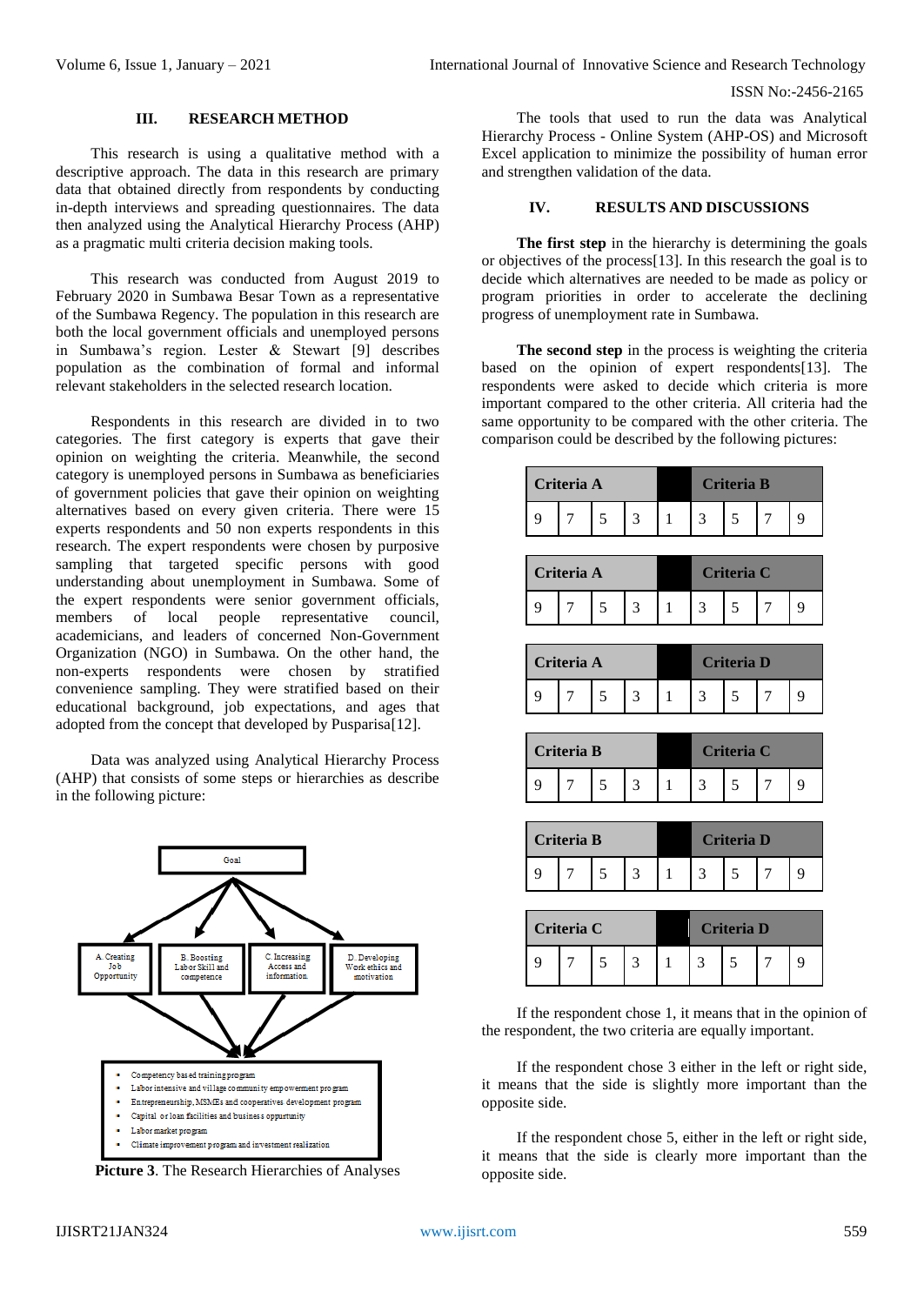If the respondent chose 7, either in the left or right side, it means that the side is extremely more important than the opposite side.

If the respondent chose 9, either in the left or right side, it means that the side is absolutely more important than the opposite side. On the other world, the other side or criteria is

absolutely not important compare to the chosen criteria with 9 value.

The opinion of expert respondents were then presented in a matrix by using its mean values. The result can be seen in the following table:

| <b>Matrix of Criteria</b>                     | <b>Creating Job Opportunity</b> | Boosting Labor Skill and<br>competence | Increasing Access and<br>information | Developing Work<br>ethics and<br>motivation |
|-----------------------------------------------|---------------------------------|----------------------------------------|--------------------------------------|---------------------------------------------|
| Creating Job<br>Opportunity                   | 1.00                            | 1.12                                   | 1.08                                 | 0.91                                        |
| <b>Boosting Labor Skill</b><br>and competence | 0.89                            | 1.00                                   | 1.22                                 | 0.93                                        |
| Increasing Access and<br>information          | 0.92                            | 0.82                                   | 1.00                                 | 0.79                                        |
| Developing Work<br>ethics and motivation      | 1.10                            | 1.07                                   | 1.27                                 | 1.00                                        |
| <b>Total Value of</b><br><b>Columns</b>       | 3.91                            | 4.01                                   | 4.57                                 | 3.63                                        |

# **Table 3**. Pair-wise Matrix of Criteria Mean Values (*non-normalized values*)

Source: Processed primary data

The above data had not been normalized yet. Therefore, it could not be examined whether the data was consistent or not. The data consistency is measured by Consistency Ratio (CR) that needs the value of Eigen Vector Mean (EVM) to be measured. The EVM values are determined by dividing the total normalized values of every line with the amount of the

lines. The normalized values of each column are resulted by dividing the value of each column with the total value of columns. This test of data consistency is required in Analytical Hierarchy Process (AHP) to guarantee the trustworthiness of the obtained data[13]. The table below shows the result of data normalization with its EVM value.

|  |  |  |  |  |  | <b>Table 4.</b> Normalized mean values of Criteria Pair-wise Matrix and EVM Values |
|--|--|--|--|--|--|------------------------------------------------------------------------------------|
|--|--|--|--|--|--|------------------------------------------------------------------------------------|

|                                               | Creating Job<br>Opportunity | <b>Boosting Labor Skill</b><br>and competence | <b>Increasing Access</b><br>and information | Developing Work<br>ethics and<br>motivation | <b>EVM</b><br><b>Value</b> |
|-----------------------------------------------|-----------------------------|-----------------------------------------------|---------------------------------------------|---------------------------------------------|----------------------------|
| Creating Job<br>Opportunity                   | 0.2555                      | 0.2802                                        | 0.2367                                      | 0.2508                                      | 0.256                      |
| <b>Boosting Labor Skill</b><br>and competence | 0.2280                      | 0.2501                                        | 0.2667                                      | 0.2567                                      | 0.250                      |
| <b>Increasing Access</b><br>and information   | 0.2358                      | 0.2048                                        | 0.2184                                      | 0.2158                                      | 0.219                      |
| Developing Work<br>ethics and motivation      | 0.2799                      | 0.2677                                        | 0.2781                                      | 0.2748                                      | 0.275                      |
| <b>Total Value of</b><br><b>Columns</b>       | 3.91                        | 4.01                                          | 4.57                                        | 3.63                                        | 1.00                       |

Source: Processed primary data

The EVM values are not only necessary to conduct the test of data consistency, it also shows the value of relative importance of every criteria based on the opinion of Expert respondents[13]. As it simplest, those EVM values could be displayed as follows: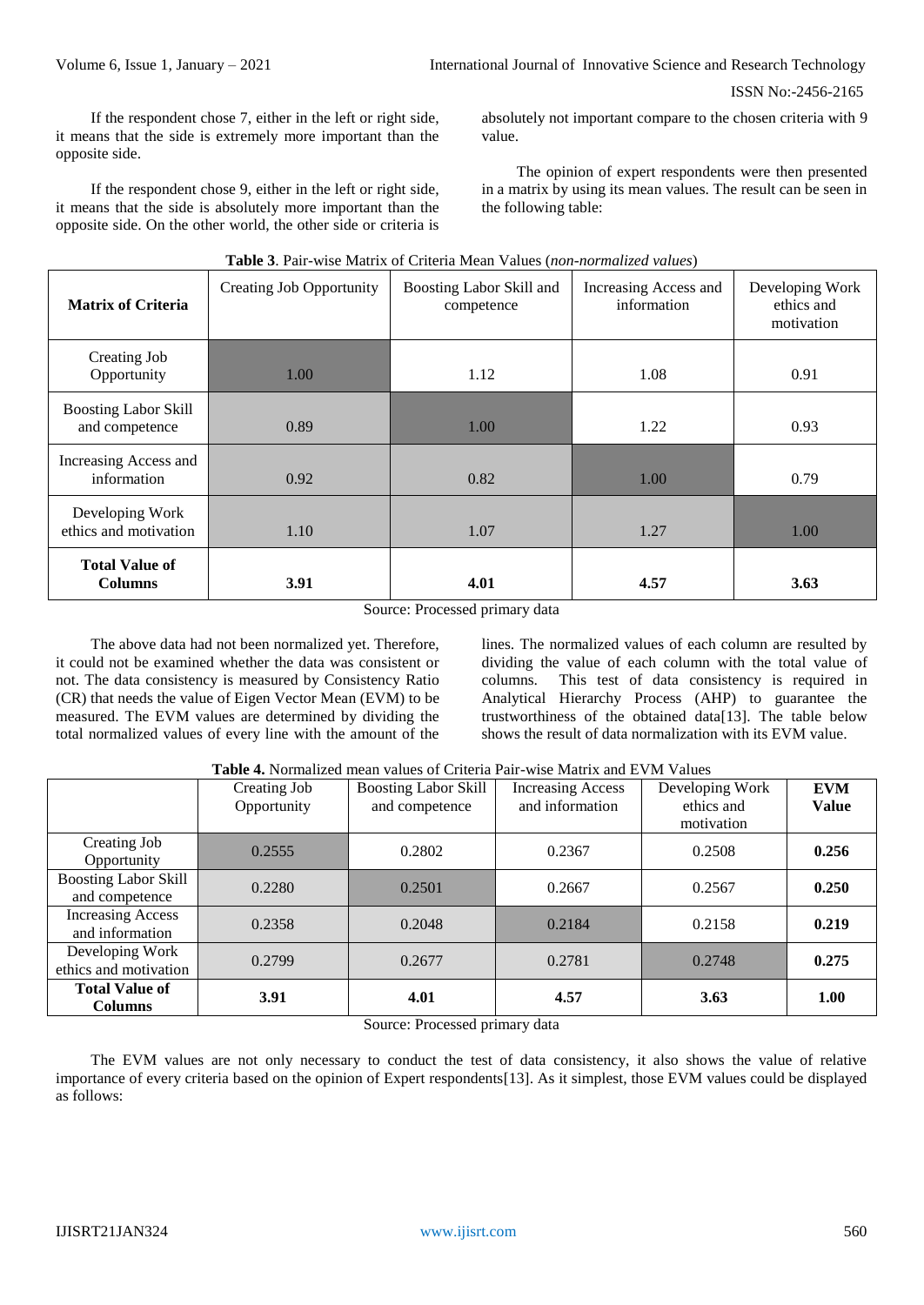| <b>Criteria</b>                       | Percentage of priority (Based on the previous EVM<br>table) | <b>Ranking</b> |
|---------------------------------------|-------------------------------------------------------------|----------------|
| Creating Job Opportunity              | 25.6%                                                       |                |
| Boosting Labor Skill and competence   | 25.0%                                                       |                |
| Increasing Access and information     | 21.7%                                                       | 4              |
| Developing Work ethics and motivation | 27.7%                                                       |                |

**Table 5.**relative importance and Ranking of criteria

Source: Processed primary data

The above table 5 shows that developing work ethics and motivation is the most important criteria of programs that targeted to reduce unemployment in Sumbawa. Therefore, every policy and program created in the region to overcome the unemployment problem needs to consider whether the program would able to increase work ethicand motivation. Many literatures were published to support the view of that work ethic has significantly associated with wellbeing and employment status. Sage [14] suggested that the most effective way to deal with deleterious effect of unemployment is to develop unemployed persons work ethics.

Moreover, despite of not being the most important criteria, the other criteria given in this study earned significant value of importance. It means that all criteria are considered relatively equally important. Therefore, all policies and programs that created to reduce the unemployment rate in Sumbawa should able to not only develop work ethics, but also create more job opportunity, increase skill and competence, and provide inclusive access and information for all.

In order to guarantee the quality of the above early conclusion, it needs to be examined by finding the value of Consistency Ratio (CR) using the following equation:

$$
CR = \frac{\text{Consistency Index (CI)}}{\text{Ratio Index (RI)}}
$$

$$
CI = \frac{\lambda \text{ maximum} - n}{n - 1}
$$

The value of RI is given by Saaty[15]. Its value depends on the number of elements included in the analyses. RI value for 4 elements (in this case are criteria) is 0.9.

 $\lambda$  is resulted from the total value of multiplied *total value of column* and the *EVM value* of all criteria in table 4.

λ maximum =(*total value of column* for Criteria A x *EVM value* of Criteria A) + ……… + (*total value of column* for Criteria D x *EVM value* of Criteria D)

 $= (3.91x0.256)+(4.01x0.250)+(4.58x0.219)+(3.63x0.275)$  $= 4.005$ 

$$
CI = \frac{4.005 - 4}{4 - 1} \n= 0.002 \nCR = \frac{0.002}{0.9} \n= 0.002
$$

The data is considered to be consistent if it meets the Saaty acceptance value of less than 10% (0.1)[15]. The CR value for criteria in this study is 0.002 which is less than 0.1  $(CR < 0.1)$ . Therefore, it is clear that the data obtained in this study (for weighting criteria) and its analyses results are consistent, valid, and trusted.

**The third step** in this study is identifying alternatives of policies and program that aimed to tackle unemployment in Sumbawa. The alternatives are identified through in depth interview with experts that resulted the following list of alternatives:

| Code           | <b>Policy and Program Names</b>                |
|----------------|------------------------------------------------|
| P1             | Competency based training program              |
| P <sub>2</sub> | Labor intensive and community empowerment      |
|                | program                                        |
| P3             | Entrepreneurship coaching and training program |

| Table 6. List of Alternatives in this study |  |  |  |  |  |  |  |  |  |
|---------------------------------------------|--|--|--|--|--|--|--|--|--|
|---------------------------------------------|--|--|--|--|--|--|--|--|--|

| Coue           | POIICY and Program Names                           |  |  |  |  |
|----------------|----------------------------------------------------|--|--|--|--|
| P <sub>1</sub> | Competency based training program                  |  |  |  |  |
| P <sub>2</sub> | Labor intensive and community empowerment          |  |  |  |  |
|                | program                                            |  |  |  |  |
| P <sub>3</sub> | Entrepreneurship coaching and training program     |  |  |  |  |
| <b>P4</b>      | Providing capital or business loan for small       |  |  |  |  |
|                | entrepreneurs                                      |  |  |  |  |
| <b>P5</b>      | Connecting supply and demand in the labor market   |  |  |  |  |
|                | through job fairs, virtual offering, etc.          |  |  |  |  |
| P <sub>6</sub> | Improving the quality of investment bureaucracy to |  |  |  |  |
|                | increase the easiness of doing business and the    |  |  |  |  |
|                | easiness to have investment permits.               |  |  |  |  |
|                | Source: Processed primary data                     |  |  |  |  |

**The fourth step** in AHP is to weight the alternatives in order to find program priorities[15]. The process of weighting the alternatives is similar to the process of weighting criteria by expert respondents. However, the alternative priorities are determined by the opinion of non-expert respondents (program beneficiaries) which are the unemployed persons. Every respondent was asked to compare which alternative is more important compare to other alternatives for every single criteria.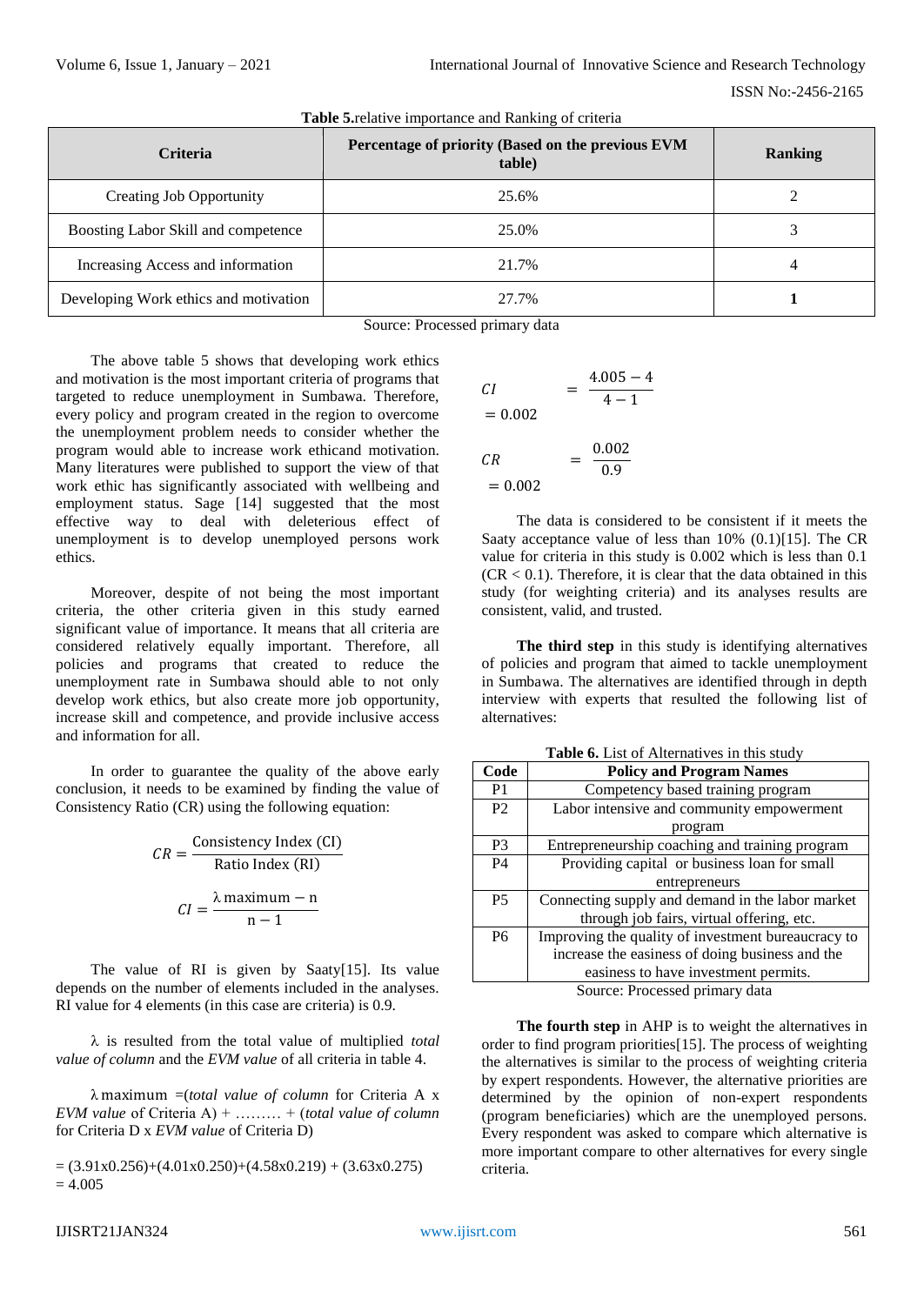**Total Value** 

#### ISSN No:-2456-2165

By conducting the same processes as explained in the criteria's weighting process, the matrix of normalized mean values and its EVM values could be seen in the following tables:

| alternatives for the criteria of creating job opportunity |                                                                                |  |  |  |
|-----------------------------------------------------------|--------------------------------------------------------------------------------|--|--|--|
| Alternatives   P1   P2   P3   P4   P5   P6  EVM           |                                                                                |  |  |  |
| P <sub>1</sub>                                            | $\vert 0.15 \vert 0.12 \vert 1.26 \vert 0.16 \vert 0.16 \vert 0.14 \vert 0.14$ |  |  |  |

**P2** 0.18 0.14 1.11 0.11 0.14 0.15 **0.14 P3** 0.16 0.16 1.31 0.15 0.18 0.21 **0.17 P4** 0.19 0.27 1.85 0.21 0.18 0.19 **0.21 P5** 0.15 0.16 1.16 0.19 0.16 0.16 **0.16 P6** 0.17 0.15 1.00 0.18 0.16 0.16 **0.15**

**Table 7**.Normalized mean value and EVM value of

| of Columns $6.67$   7.17   5.87   4.74   6.10   6.31   1.00 |                                |  |  |  |
|-------------------------------------------------------------|--------------------------------|--|--|--|
|                                                             | Source: Processed primary data |  |  |  |

**Table 8**. Normalized mean value and EVM value of alternatives for the criteria of boosting labor skills and

| competence                       |           |                |                |           |           |           |      |
|----------------------------------|-----------|----------------|----------------|-----------|-----------|-----------|------|
| <b>Alternatives</b>              | <b>P1</b> | P <sub>2</sub> | P <sub>3</sub> | <b>P4</b> | <b>P5</b> | <b>P6</b> | EVM  |
| P1                               | 0.14      | 0.16           | 0.15           | 0.13      | 0.12      | 0.16      | 0.14 |
| <b>P2</b>                        | 0.14      | 0.15           | 0.15           | 0.18      | 0.17      | 0.12      | 0.15 |
| <b>P3</b>                        | 0.15      | 0.16           | 0.15           | 0.13      | 0.17      | 0.21      | 0.16 |
| <b>P4</b>                        | 0.29      | 0.23           | 0.32           | 0.27      | 0.27      | 0.23      | 0.26 |
| <b>P5</b>                        | 0.17      | 0.13           | 0.13           | 0.15      | 0.15      | 0.15      | 0.14 |
| <b>P6</b>                        | 0.12      | 0.17           | 0.09           | 0.15      | 0.13      | 0.13      | 0.13 |
| <b>Total Value of</b><br>Columns | 7.03      | 6.51           | 6.53           | 3.76      | 6.88      | 7.62      | 1.00 |

Source: Processed primary data

**Table 9.** Normalized mean value and EVM value of alternatives for the criteria of increasing access and information

| <b>Alternatives</b>              | P <sub>1</sub> | <b>P2</b> | P3   | P4   | <b>P5</b> | <b>P6</b> | <b>EVM</b> |
|----------------------------------|----------------|-----------|------|------|-----------|-----------|------------|
| <b>P1</b>                        | 0.15           | 0.17      | 0.14 | 0.13 | 0.15      | 0.19      | 0.15       |
| <b>P2</b>                        | 0.15           | 0.17      | 0.22 | 0.18 | 0.17      | 0.14      | 0.17       |
| P <sub>3</sub>                   | 0.14           | 0.10      | 0.13 | 0.14 | 0.15      | 0.15      | 0.13       |
| <b>P4</b>                        | 0.28           | 0.23      | 0.24 | 0.24 | 0.24      | 0.23      | 0.24       |
| P <sub>5</sub>                   | 0.16           | 0.15      | 0.14 | 0.16 | 0.16      | 0.16      | 0.15       |
| <b>P6</b>                        | 0.11           | 0.17      | 0.12 | 0.15 | 0.14      | 0.14      | 0.13       |
| TotalValue of <br><b>Columns</b> | 6.54           | 5.91      | 7.44 | 4.10 | 6.38      | 7.26      | 1.00       |

Source: Processed primary data

**Table 10**. Normalized mean value and EVM value of alternatives for the criteria of developing work ethics and motivation

| <b>Alternatives</b>              | <b>P1</b> | <b>P2</b> | <b>P3</b> | <b>P4</b> | <b>P5</b> | <b>P6</b> | <b>EVM</b> |
|----------------------------------|-----------|-----------|-----------|-----------|-----------|-----------|------------|
| <b>P1</b>                        | 0.16      | 0.19      | 0.17      | 0.16      | 0.14      | 0.14      | 0.16       |
| P <sub>2</sub>                   | 0.13      | 0.15      | 0.19      | 0.12      | 0.20      | 0.18      | 0.16       |
| P <sub>3</sub>                   | 0.13      | 0.11      | 0.14      | 0.14      | 0.17      | 0.14      | 0.13       |
| <b>P4</b>                        | 0.25      | 0.32      | 0.24      | 0.25      | 0.21      | 0.25      | 0.25       |
| <b>P5</b>                        | 0.18      | 0.12      | 0.13      | 0.20      | 0.16      | 0.17      | 0.15       |
| <b>P6</b>                        | 0.14      | 0.11      | 0.13      | 0.12      | 0.12      | 0.12      | 0.12       |
| <b>Total Value</b><br>of Columns | 6.18      | 6.46      | 7.22      | 3.98      | 6.24      | 8.02      | 1.00       |

Source: Processed primary data

In order to make sure that the data were consistent and qualified, it is important to measure the value of Consistency Ratio (CR) for all weighted value of alternatives for every criteria[15]. CR is the result of Consistency Index (CI) divided to Ratio Index (RI). RI value is given based on the number of elements used in the AHP. The values of CR for the weighted alternatives in every criteria are as follows:

**Table 11.** Consistency Ratio of weighted alternatives for each

| criteria                                             |                                           |                                                   |                                               |  |
|------------------------------------------------------|-------------------------------------------|---------------------------------------------------|-----------------------------------------------|--|
| Weighted<br>alternatives<br>for the<br>Criteria of   | <b>Consistency</b><br>Index (CI)<br>Value | <b>Ratio</b><br>Index<br>$(RI)$ for 6<br>elements | <b>Consistency</b><br>Ratio $(CR)$ =<br>CI/RI |  |
| Creating job<br>opportunity                          | 0.008                                     | 1.24                                              | 0.006                                         |  |
| <b>Boosting</b><br>labor skills<br>and<br>competence | 0.011                                     | 1.24                                              | 0.009                                         |  |
| Increasing<br>access and<br>information              | 0.007                                     | 1.24                                              | 0.006                                         |  |
| developing<br>work ethics<br>and<br>motivation       | 0.010                                     | 1.24                                              | 0.008                                         |  |

Source: Processed primary data

The data is considered to be consistent if it meets the requirement of Saaty Acceptance value, which is 10% (CR < 0.1)[15]. The described data in table 11 is clearly shown that the CR value of weighted alternatives in all criteria is less than 0.1. Therefore, it is clear that the analyses results were consistent and valid.

**The final step** of this AHP procedure is to decide which alternatives should be prioritize to implement by the government of Sumbawa Regency in order to accelerate the unemployment declining progress in the region. To do so, it requires further analyses by summarizing the total of multiplied weighted alternative and weighted criteria[15]. Detail process could be learned in the following tables: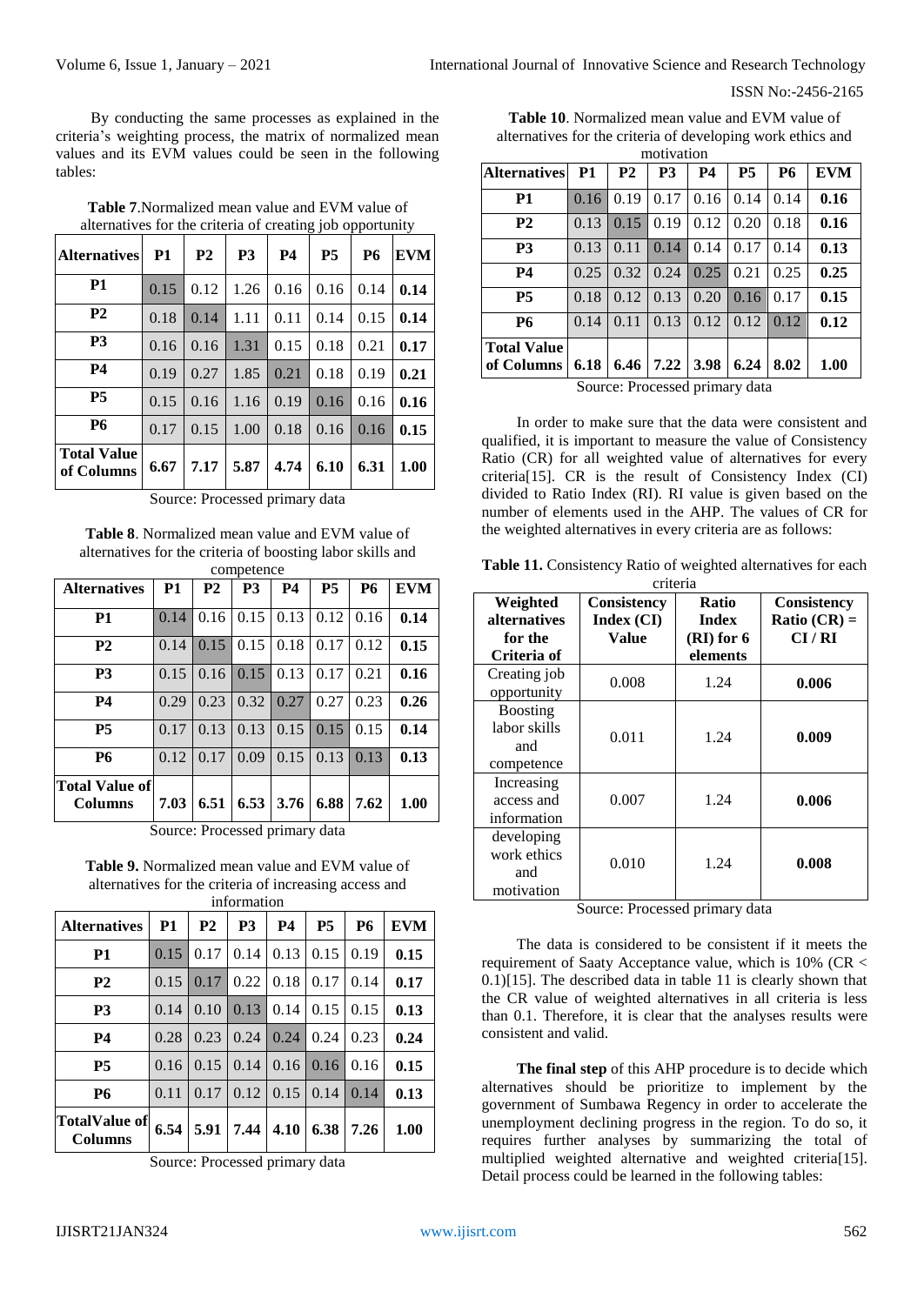| <b>Criteria</b>                          | <b>EVM Value of each</b><br>Criteria | <b>EVM Value of Alternative</b><br>P1 in each criteria | <b>Eigen Vector Alternative</b> |
|------------------------------------------|--------------------------------------|--------------------------------------------------------|---------------------------------|
| Creating job opportunity                 | 0.256                                | 0.14                                                   | 0.036                           |
| Boosting labor skills and<br>competence  | 0.250                                | 0.14                                                   | 0.035                           |
| Increasing access and information        | 0.219                                | 0.15                                                   | 0.033                           |
| developing work ethics and<br>motivation | 0.275                                | 0.16                                                   | 0.044                           |
| <b>Total Eigen Vector Alternative P1</b> | 0.148                                |                                                        |                                 |

**Table 12.** Total Eigen Vector value for alternative P1 – competency based training program

Source: Processed primary data

#### **Table 13**. Total Eigen Vector value for alternative P2 – Labor Intensive and Community Empowerment Program

| <b>Criteria</b>                          | <b>EVM Value of each</b><br>Criteria | <b>EVM Value of Alternative</b><br>P1 in each criteria | <b>Eigen Vector Alternative</b><br>P1 |
|------------------------------------------|--------------------------------------|--------------------------------------------------------|---------------------------------------|
| Creating job opportunity                 | 0.256                                | 0.14                                                   | 0.036                                 |
| Boosting labor skills and<br>competence  | 0.250                                | 0.15                                                   | 0.038                                 |
| Increasing access and information        | 0.219                                | 0.17                                                   | 0.037                                 |
| developing work ethics and<br>motivation | 0.275                                | 0.16                                                   | 0.044                                 |
| <b>Total Eigen Vector Alternative P1</b> | 0.155                                |                                                        |                                       |

Source: Processed primary data

# **Table 14**. Total Eigen Vector value for alternative P3 – entrepreneurship coaching and training

| <b>Criteria</b>                          | <b>EVM Value of each</b><br><b>Criteria</b> | <b>EVM Value of Alternative</b><br>P1 in each criteria | <b>Eigen Vector Alternative</b><br>P1 |
|------------------------------------------|---------------------------------------------|--------------------------------------------------------|---------------------------------------|
| Creating job opportunity                 | 0.256                                       | 0.17                                                   | 0.044                                 |
| Boosting labor skills and<br>competence  | 0.250                                       | 0.16                                                   | 0.040                                 |
| Increasing access and information        | 0.219                                       | 0.13                                                   | 0.029                                 |
| developing work ethics and<br>motivation | 0.275                                       | 0.13                                                   | 0.036                                 |
| <b>Total Eigen Vector Alternative P1</b> | 0.149                                       |                                                        |                                       |

Source: Processed primary data

# **Table 15**. Total Eigen Vector value for alternative P4 – Providing capital or business loan for small entrepreneurs

| <b>Criteria</b>                          | <b>EVM Value of each</b><br><b>Criteria</b> | <b>EVM Value of Alternative</b><br>P1 in each criteria | <b>Eigen Vector Alternative</b><br>P1 |
|------------------------------------------|---------------------------------------------|--------------------------------------------------------|---------------------------------------|
| Creating job opportunity                 | 0.256                                       | 0.21                                                   | 0.054                                 |
| Boosting labor skills and<br>competence  | 0.250                                       | 0.26                                                   | 0.065                                 |
| Increasing access and information        | 0.219                                       | 0.24                                                   | 0.053                                 |
| developing work ethics and<br>motivation | 0.275                                       | 0.25                                                   | 0.069                                 |
| <b>Total Eigen Vector Alternative P1</b> | 0.242                                       |                                                        |                                       |

Source: Processed primary data

Table 16. Total Eigen Vector value for alternative P5 – Connecting supply and demand in the labor market through job fairs,

virtual offering, etc.

| <b>Criteria</b>                          | <b>EVM Value of each</b><br><b>Criteria</b> | <b>EVM Value of Alternative</b><br>P1 in each criteria | <b>Eigen Vector Alternative</b> |
|------------------------------------------|---------------------------------------------|--------------------------------------------------------|---------------------------------|
| Creating job opportunity                 | 0.256                                       | 0.16                                                   | 0.041                           |
| Boosting labor skills and competence     | 0.250                                       | 0.14                                                   | 0.035                           |
| Increasing access and information        | 0.219                                       | 0.15                                                   | 0.037                           |
| developing work ethics and motivation    | 0.275                                       | 0.15                                                   | 0.041                           |
| <b>Total Eigen Vector Alternative P1</b> | 0.154                                       |                                                        |                                 |

Source: Processed primary data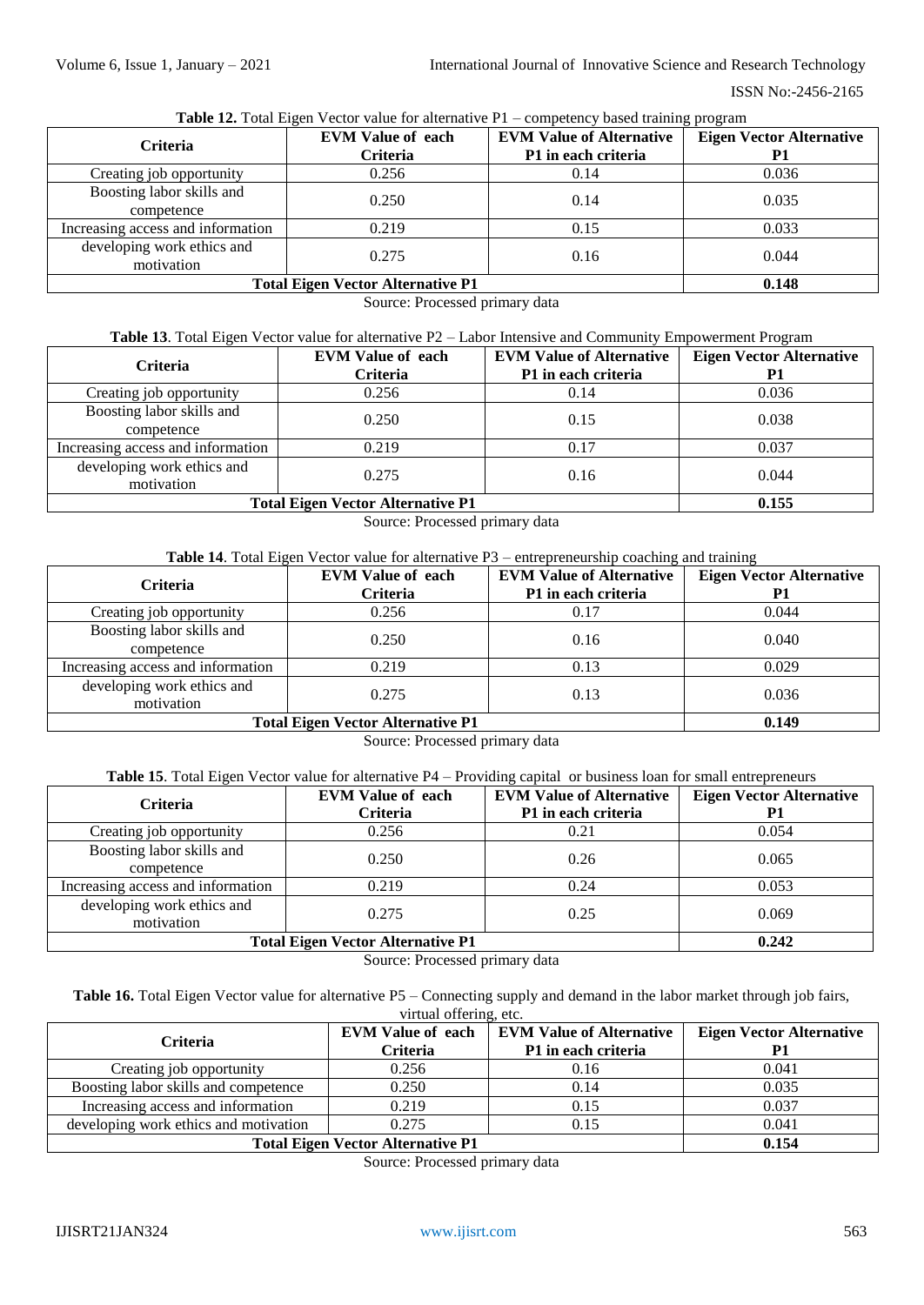**Table 17.** Total Eigen Vector value for alternative P6 – Improving the quality of investment bureaucracy to increase the easiness of doing business and the easiness to have investment permits

| <b>Criteria</b>                          | <b>EVM Value of each</b><br>Criteria | <b>EVM Value of Alternative</b><br>P1 in each criteria | <b>Eigen Vector Alternative</b><br>P1 |
|------------------------------------------|--------------------------------------|--------------------------------------------------------|---------------------------------------|
| Creating job opportunity                 | 0.256                                | 0.15                                                   | 0.038                                 |
| Boosting labor skills and<br>competence  | 0.250                                | 0.13                                                   | 0.033                                 |
| Increasing access and information        | 0.219                                | 0.13                                                   | 0.029                                 |
| developing work ethics and<br>motivation | 0.275                                | 0.12                                                   | 0.033                                 |
| <b>Total Eigen Vector Alternative P1</b> | 0.134                                |                                                        |                                       |

Source: Processed primary data

The above data provides Eigen Vector value for each alternative in this study. This value is then used to decide which alternatives are to be prioritized. The result is summarized in the following table:

|  |  |  | Table 18. Ranking of Alternatives (Policy and Program Priorities to accelerate the progress of reducing unemployment |
|--|--|--|----------------------------------------------------------------------------------------------------------------------|
|--|--|--|----------------------------------------------------------------------------------------------------------------------|

| Alternatives code | <b>Alternatives</b><br>(Policy and Program that aimed to Reduce<br>Unemployment)                                                             | <b>Eigen Vector</b><br><b>Value</b> | <b>Priority / Ranking</b> |
|-------------------|----------------------------------------------------------------------------------------------------------------------------------------------|-------------------------------------|---------------------------|
| P <sub>1</sub>    | Competency based training program                                                                                                            | 0.148                               |                           |
| P <sub>2</sub>    | Labor Intensive and Community Empowerment<br>Program                                                                                         | 0.155                               |                           |
| P <sub>3</sub>    | Entrepreneurship coaching and training                                                                                                       | 0.149                               | 4                         |
| P4                | Providing capital or business loan for small<br>entrepreneurs                                                                                | 0.242                               |                           |
| <b>P5</b>         | Connecting supply and demand in the labor<br>market through job fairs, virtual offering, etc.                                                | 0.154                               |                           |
| P <sub>6</sub>    | Improving the quality of investment bureaucracy<br>to increase the easiness of doing business and<br>the easiness to have investment permits | 0.134                               | 6                         |
|                   | <b>Total Eigen Vector Value</b>                                                                                                              | 1.000                               |                           |

Source: Processed primary data

Table 18 clearly showed that the first priority of policy or program that would be able to accelerate the progress of reducing unemployment is alternative P4, that is Providing capital or business loan for small entrepreneurs. This result has proved that many unemployed persons in Sumbawa are interested to be entrepreneur instead of being salaryman. This result is a good news for Sumbawa since it has been proven in many researches that entrepreneur is the driving wheel of economy in a country or a region [16].

On the other hand, despite of that huge interest to be entrepreneur, the respondents were mostly not aware of legal aspects of their business. It could be seen by the very low value of Eigen Vector for alternative P6, the bureaucratical process of getting business permits. It means that most of the respondents that wanted to be entrepreneur are only planned to be an informal entrepreneuror self-employed worker which is very common in Indonesian economy. Dahles and Prabawa[17] described these informal entrepreneurs as necessity-driven and survivalist businesses that are mostly unskilled and lack of capital. The condition that had been believed to be the cause of poverty in Indonesia [18]. However, Laura et al [19] on their study in Indonesia revealed that many entrepreneurs that started their businesses recently are more driven to formalized their business, especially for women entrepreneurs that are older, married, and rural based.

## **CONCLUSION**

To conclude, every policy and program that aimed to reduce unemployment rate in Sumbawa should consider the criteria of developing work ethic and motivation as a criteria's first priority. However, the other criteria are also significant and substantial to be considered as it has significant value of Eigen Vector Mean (EVM).

Moreover, considering all of the criteria, the policy and program to reduce unemployment that should be prioritized by the local government of Sumbawa is providing capital and business loan for small entrepreneurs that earned 24.2% relative value compared to other criteria. The second program priority that resulted in this study is enhancing labor intensive and community empowerment program that earned 15.5% relative value. Lastly, the very least priority of program that had been believed to be less important in reducing unemployment in Sumbawa is improving the quality of investment bureaucracy in order to increase the easiness of doing business and the easiness of having investment permits. The program had only 13.4% relative value to other program alternatives provided in this study.